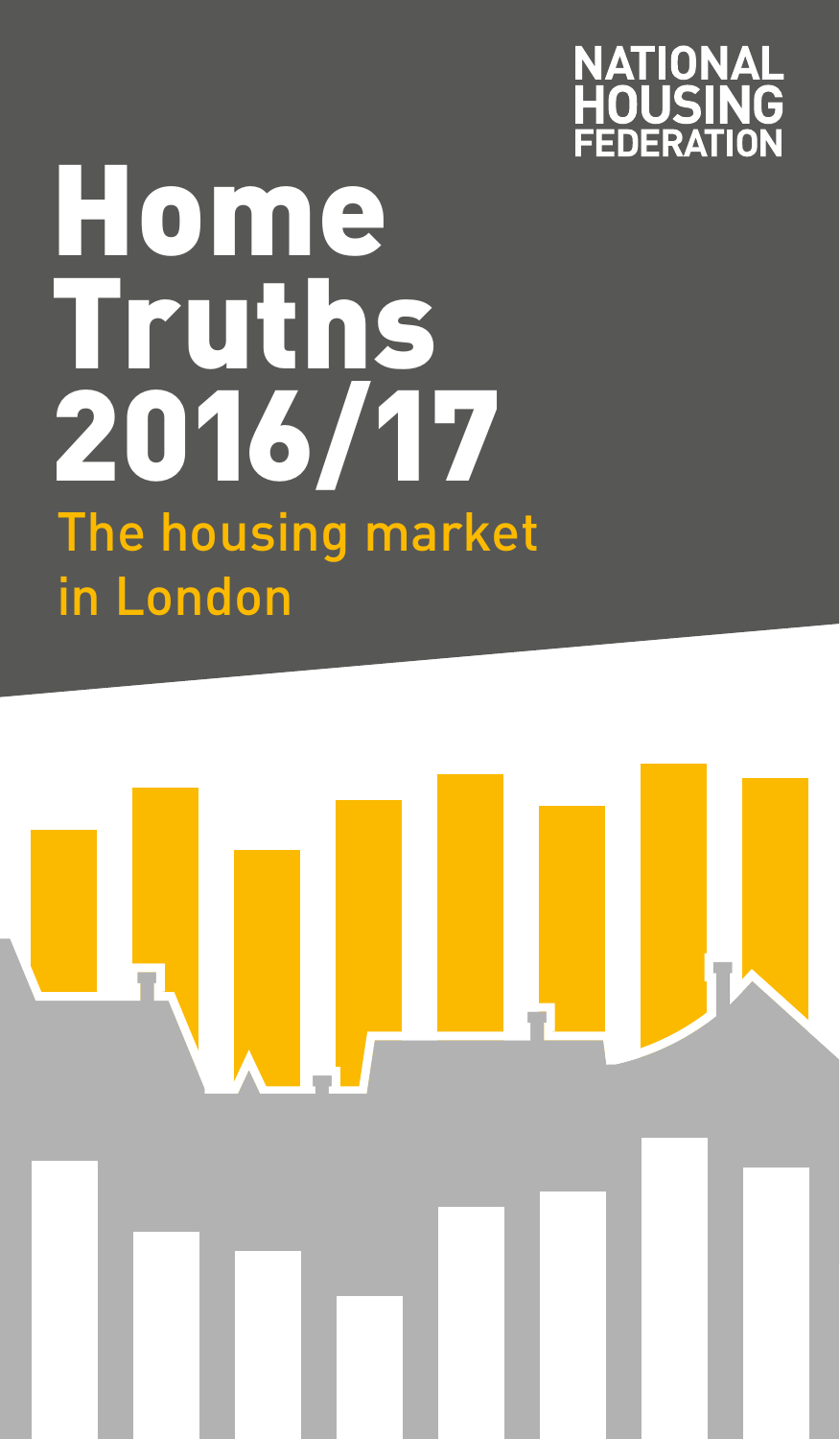### **The housing crisis in London**

Unaffordable housing is one of the biggest challenges for London. The lack of new homes has driven prices out of reach for local people – **house prices are nearly double the national average at £563,000**.

This report provides local data on the housing market in London and highlights that:

- Average **house prices are almost 17 times local salaries**.
- This means that a household requires an income of almost **£130,000 a year to afford an average mortgage** compared to average salaries of just £34,000.
- The average **private sector rent is more than double the average** for the rest of England.
- This has led to a rise in Housing Benefit claimants in work – **35% of Housing Benefit claimants are working**, higher than any other region in the country.

**Almost half a million homes in London are affordable housing association homes**, and housing associations are working with the Mayor of London to deliver even more of the affordable homes that the city so desperately needs.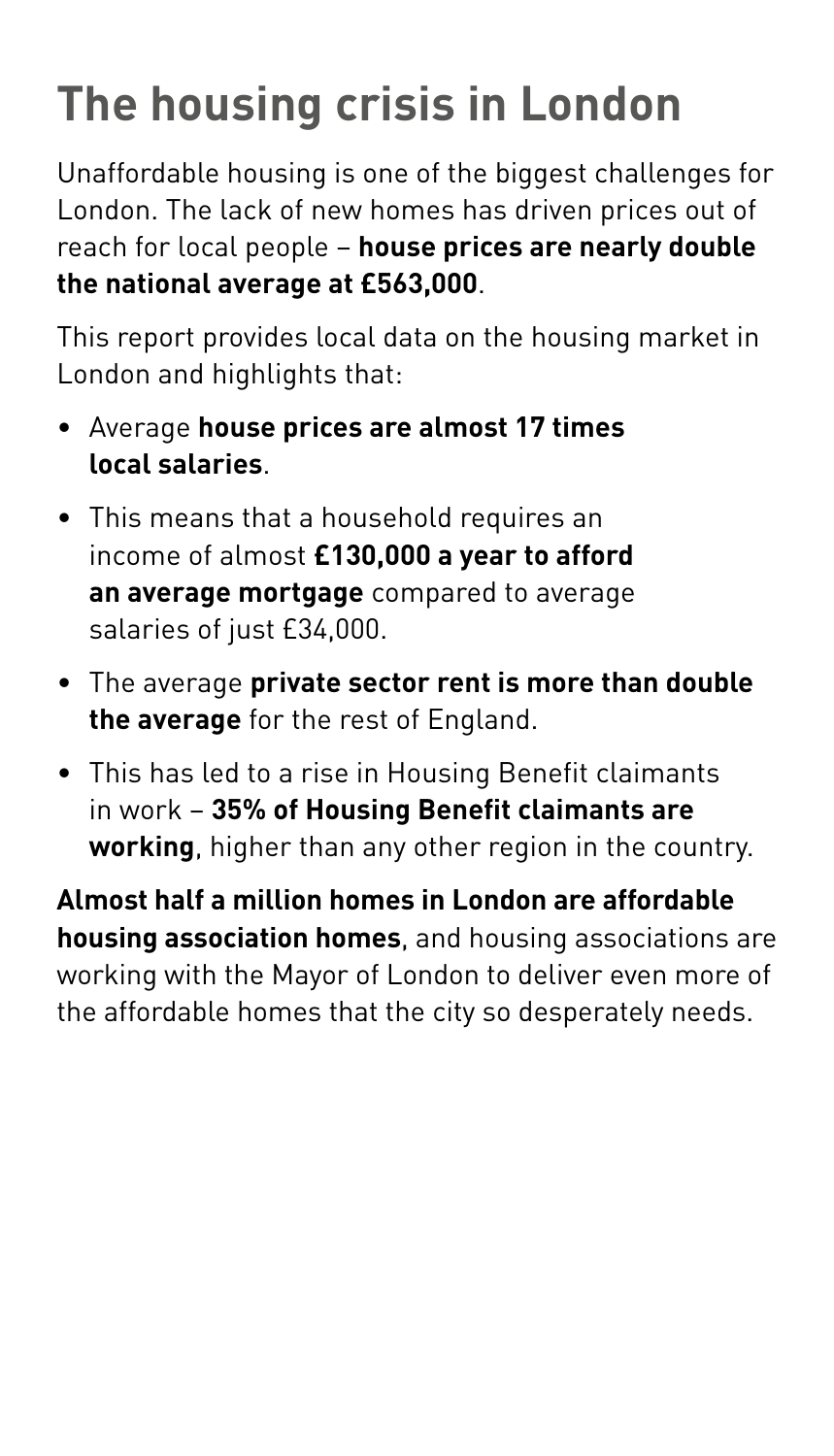| London                        | Average (mean)<br>house prices in<br>20161 | <b>Mean monthly</b><br>private sector rents earnings in 2015 <sup>3</sup><br>in 2015/16 <sup>2</sup> | Mean annual | Ratio of house<br>prices to incomes <sup>4</sup> | Income required<br>for 80% mortgage<br>2016 (80% at $3.5x$ ) <sup>5</sup> | <b>Percent of Housing</b><br><b>Benefit claimants</b><br>in employment <sup>6</sup> | Unemployment<br>rate 2015/167 | Five year shortfall<br>2011-20158 | Long term empty<br>homes <sup>9</sup> | Second homes <sup>10</sup> | <b>Total housing</b><br>association<br>affordable homes<br>201611 |
|-------------------------------|--------------------------------------------|------------------------------------------------------------------------------------------------------|-------------|--------------------------------------------------|---------------------------------------------------------------------------|-------------------------------------------------------------------------------------|-------------------------------|-----------------------------------|---------------------------------------|----------------------------|-------------------------------------------------------------------|
| <b>England</b>                | £282,011                                   | £820                                                                                                 | £27,680     | 10 <sup>1</sup>                                  | £64,460                                                                   | 24%                                                                                 | 5.1%                          | 510,620                           | 203,596                               | 245,324                    | 2,667,406                                                         |
| London                        | £563,041                                   | £1,727                                                                                               | £33,940     | 16.6                                             | £128,695                                                                  | 35%                                                                                 | 6.0%                          | 181,240                           | 20,915                                | 45,209                     | 449,451                                                           |
|                               |                                            |                                                                                                      |             |                                                  |                                                                           |                                                                                     |                               |                                   |                                       |                            |                                                                   |
| Camden                        | £1,092,476                                 | £2,285                                                                                               | £40,201     | 27.2                                             | £249,709                                                                  | 25%                                                                                 | 5.6%                          | 5,052                             | 1,138                                 | 6,078                      | 11,851                                                            |
| City of London                | £937,289                                   | £2,249                                                                                               | £54,023     | 17.3                                             | £214,237                                                                  | 25%                                                                                 | n/a                           | 295                               | 44                                    | 1,915                      | 232                                                               |
| Hackney                       | £587,473                                   | £1,773                                                                                               | £31,450     | 18.7                                             | £134,279                                                                  | 34%                                                                                 | 6.9%                          | 5,339                             | 1,037                                 | 1,012                      | 26,589                                                            |
| Hammersmith and Fulham        | £944,458                                   | £1,886                                                                                               | £42,411     | 22.3                                             | £215,876                                                                  | 26%                                                                                 | 5.8%                          | 1,493                             | 267                                   | 2,110                      | 14,520                                                            |
| Haringey                      | £592,260                                   | £1,523                                                                                               | £29,396     | 20.1                                             | £135,374                                                                  | 39%                                                                                 | 7.0%                          | 8,412                             | 852                                   | n/a                        | 13,441                                                            |
| Islington                     | £744,914                                   | £1,941                                                                                               | £40,544     | 18.4                                             | £170,266                                                                  | 24%                                                                                 | 6.2%                          | 7,556                             | 953                                   | 340                        | 17,030                                                            |
| <b>Kensington and Chelsea</b> | £1,962,710                                 | £3,215                                                                                               | £56,462     | 34.8                                             | £448,619                                                                  | 24%                                                                                 | 4.7%                          | n/a                               | 1,289                                 | 8,657                      | 13,633                                                            |
| Lambeth                       | £569,856                                   | £1,690                                                                                               | £32,391     | 17.6                                             | £130,253                                                                  | 30%                                                                                 | 6.3%                          | 5,771                             | 1,142                                 | 475                        | 26,060                                                            |
| Lewisham                      | £414,170                                   | £1,242                                                                                               | £31,574     | 13.1                                             | £94,667                                                                   | 33%                                                                                 | 6.8%                          | 6,842                             | 725                                   | 349                        | 24,459                                                            |
| Newham                        | £330,968                                   | £1,314                                                                                               | £25,730     | 12.9                                             | £75,650                                                                   | 43%                                                                                 | 7.4%                          | 6,881                             | 1,318                                 | 421                        | 15,947                                                            |
| Southwark                     | £602,817                                   | £1,600                                                                                               | £33,946     | 17.8                                             | £137,787                                                                  | 26%                                                                                 | 6.9%                          | 6,764                             | 930                                   | 527                        | 19,312                                                            |
| <b>Tower Hamlets</b>          | £499,465                                   | £1,733                                                                                               | £35,443     | 14.1                                             | £114,164                                                                  | 35%                                                                                 | 6.8%                          | 5,796                             | 666                                   | 4,957                      | 34,367                                                            |
| Wandsworth                    | £708,805                                   | £1,889                                                                                               | £44,247     | 16.0                                             | £162,013                                                                  | 33%                                                                                 | 4.8%                          | 3,881                             | 263                                   | 990                        | 12,621                                                            |
| Westminster                   | £1,385,014                                 | £2,956                                                                                               | £43,472     | 31.9                                             | £316,575                                                                  | 25%                                                                                 | 5.7%                          | 5,294                             | 575                                   | 5,341                      | 16,055                                                            |
| <b>Barking and Dagenham</b>   | £254,183                                   | £1,099                                                                                               | £25,111     | 10.1                                             | £58,099                                                                   | 36%                                                                                 | 9.0%                          | 5,585                             | 202                                   | 114                        | 5,552                                                             |
| <b>Barnet</b>                 | £577,253                                   | £1,669                                                                                               | £32,921     | 17.5                                             | £131,944                                                                  | 43%                                                                                 | 5.6%                          | 7,189                             | 1,249                                 | 2,752                      | 9,405                                                             |
| <b>Bexley</b>                 | £306,396                                   | £1,036                                                                                               | £31,096     | 9.9                                              | £70,033                                                                   | 30%                                                                                 | 5.3%                          | 3,496                             | 395                                   | 36                         | 14,465                                                            |
| <b>Brent</b>                  | £522,611                                   | £1,584                                                                                               | £28,886     | 18.1                                             | £119,454                                                                  | 44%                                                                                 | 7.4%                          | 5,594                             | 405                                   | 300                        | 20,255                                                            |
| <b>Bromley</b>                | £451,743                                   | £1,241                                                                                               | £37,710     | 12.0                                             | £103,256                                                                  | 28%                                                                                 | 5.2%                          | 5,733                             | 696                                   | 546                        | 19,781                                                            |
| Croydon                       | £351,970                                   | £1,102                                                                                               | £29,650     | 11.9                                             | £80,450                                                                   | 33%                                                                                 | 5.5%                          | 7,299                             | 1,022                                 | 461                        | 14,508                                                            |
| Ealing                        | £542,224                                   | £1,458                                                                                               | £31,164     | 17.4                                             | £123,937                                                                  | 41%                                                                                 | 6.5%                          | 6,469                             | 667                                   | 263                        | 13,438                                                            |
| Enfield                       | £404,489                                   | £1,260                                                                                               | £29,328     | 13.8                                             | £92,455                                                                   | 44%                                                                                 | 6.1%                          | 9,749                             | 817                                   | 1,207                      | 9,455                                                             |
| Greenwich                     | £416,761                                   | £1,342                                                                                               | £33,654     | 12.4                                             | £95,260                                                                   | 27%                                                                                 | 6.7%                          | 2,860                             | 504                                   | 461                        | 15,998                                                            |
| Harrow                        | £474,186                                   | £1,370                                                                                               | £31,928     | 14.9                                             | £108,385                                                                  | 47%                                                                                 | 4.7%                          | 6,261                             | 97                                    | $\overline{2}$             | 5,309                                                             |
| Havering                      | £329,615                                   | £1,027                                                                                               | £32,874     | 10.0                                             | £75,341                                                                   | 31%                                                                                 | 5.4%                          | 3,336                             | 499                                   | 203                        | 5,633                                                             |
| Hillingdon                    | £408,755                                   | £1,194                                                                                               | £30,508     | 13.4                                             | £93,430                                                                   | 38%                                                                                 | 5.4%                          | 6,971                             | 463                                   | 991                        | 8,694                                                             |
| Hounslow                      | £483,411                                   | £1,659                                                                                               | £29,770     | 16.2                                             | £110,494                                                                  | 38%                                                                                 | 5.2%                          | 6,142                             | 403                                   | 458                        | 9,968                                                             |
| Kingston upon Thames          | £522,034                                   | £1,453                                                                                               | £34,060     | 15.3                                             | £119,322                                                                  | 37%                                                                                 | 5.2%                          | 4,872                             | 180                                   | 838                        | 2,909                                                             |
| Merton                        | £583,883                                   | £1,625                                                                                               | £41,226     | 14.2                                             | £133,459                                                                  | 38%                                                                                 | 4.9%                          | 4,446                             | 510                                   | 1,338                      | 12,055                                                            |
| Redbridge                     | £401,056                                   | £1,199                                                                                               | £33,004     | 12.2                                             | £91,670                                                                   | 46%                                                                                 | 5.7%                          | 9,246                             | 267                                   | 915                        | 5,528                                                             |
| <b>Richmond upon Thames</b>   | £779,819                                   | £2,036                                                                                               | £44,574     | 17.5                                             | £178,244                                                                  | 30%                                                                                 | 4.6%                          | 4,792                             | 370                                   | 525                        | 10,393                                                            |
| Sutton                        | £371,390                                   | £1,119                                                                                               | £30,675     | 12.1                                             | £84,889                                                                   | 35%                                                                                 | 5.0%                          | 5,861                             | 551                                   | 95                         | 6,422                                                             |
| <b>Waltham Forest</b>         | £401,471                                   | £1,230                                                                                               | £29,177     | 13.8                                             | £91,765                                                                   | 39%                                                                                 | 6.4%                          | 6,121                             | 419                                   | 532                        | 13,566                                                            |

1. Office for National Statistics (ONS), small area statistics

2. Valuation Office Agency

3. ONS, Annual Survey of Hours and Earnings

4. ONS, small area statistics and Annual Survey of Hours and Earnings 7. ONS, NOMIS model based estimates 8. Town and Country Planning Association household projections;

analysis 6. Department for Work and Pensions, Stat Xplore

5. ONS, small area statistics and National Housing Federation own

and Federation own analysis

9. DCLG table 615

10. DCLG Council Tax base

11. Homes and Communities Agency Statistical Data Return 2016

Department for Communities and Local Government (DCLG) table 253

n/a: not available